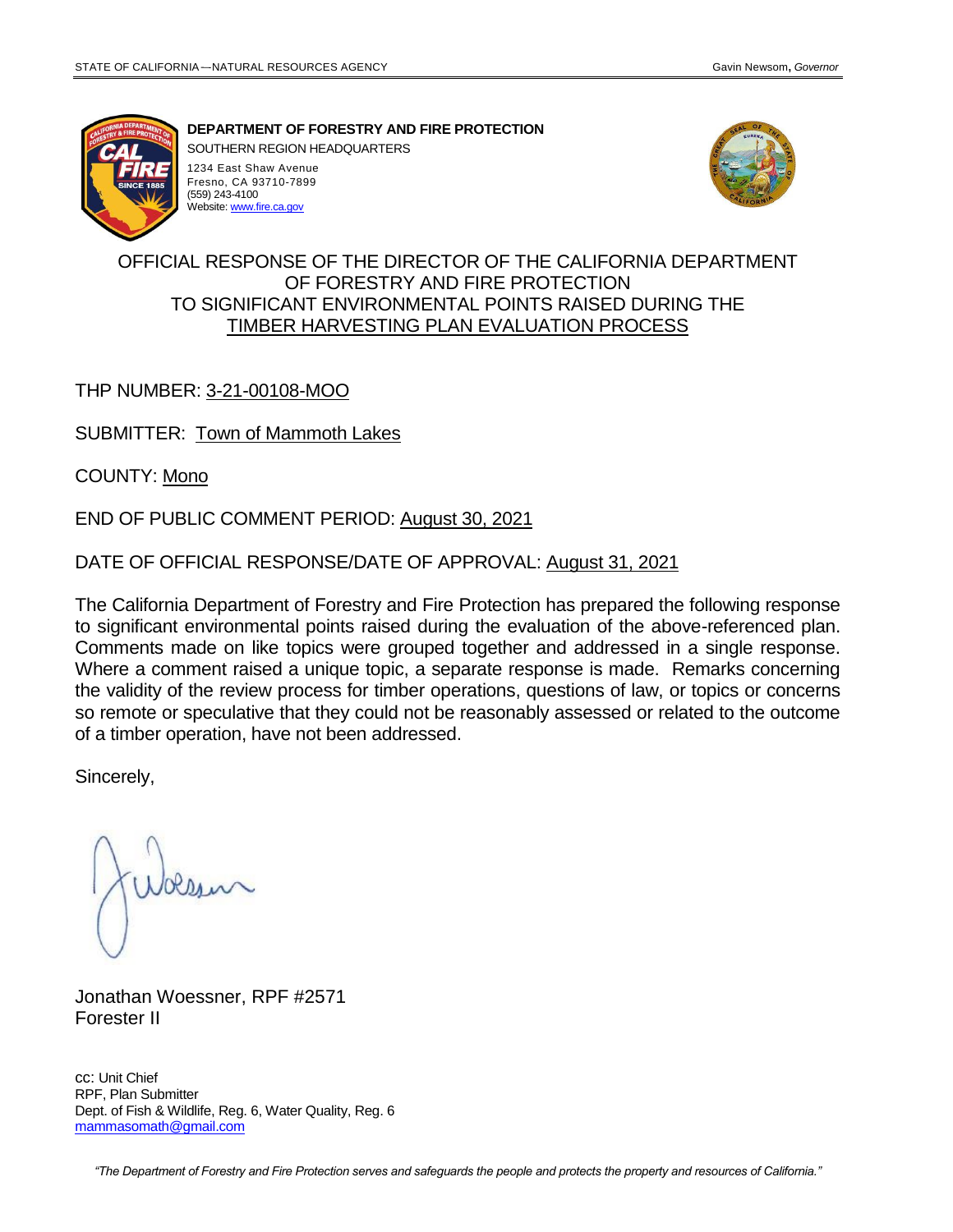### **COMMON FOREST PRACTICE ABBREVIATIONS**

| <b>CAL FIRE</b>        | Department of Forestry & Fire<br>Protection            | <b>FPR</b>               | <b>Forest Practice Rules</b>                                                           |
|------------------------|--------------------------------------------------------|--------------------------|----------------------------------------------------------------------------------------|
| CAA                    | Confidential Archaeological<br>Addendum                | <b>LTO</b>               | <b>Licensed Timber Operator</b>                                                        |
| <b>CESA</b>            | California Endangered Species Act                      | <b>NMFS</b>              | <b>National Marine Fisheries Service</b>                                               |
| <b>CEQA</b>            | California Environmental Quality Act                   | <b>PHI</b>               | Pre-Harvest Inspection                                                                 |
| <b>CIA</b>             | <b>Cumulative Impacts Assessment</b>                   | <b>RPF</b>               | Registered Professional Forester                                                       |
| CGS                    | California Geological Survey                           | <b>THP</b>               | <b>Timber Harvest Plan</b>                                                             |
| CSO                    | California Spotted Owl                                 | <b>USFS</b>              | <b>United States Forest Service</b>                                                    |
| <b>DBH</b>             | Diameter at Breast Height                              | <b>WLPZ</b>              | Watercourse/Lake Protection Zone                                                       |
| <b>DFG</b>             | Department of Fish & Game                              | <b>WQ</b>                | California Regional Water Quality Control<br>Board                                     |
| <b>DPR</b>             | Department of Pesticide Regulation                     | <b>PCA</b>               | <b>Pest Control Advisor</b>                                                            |
| <b>NSO</b>             | Northern Spotted Owl                                   | [SIC]                    | Word used verbatim as originally printed in<br>another document. May indicate a misspe |
| CDFW/DFW               | California Dept. of Fish & Wildlife                    |                          | or uncommon word usage.                                                                |
| AB 32                  | Assembly Bill 32                                       | <b>ARB</b>               | Air Resources Board                                                                    |
| NPP                    | Net Primary Production                                 | <b>BOF</b>               | Board of Forestry                                                                      |
| NEPA                   | National Environ. Policy Act                           |                          | CAPCOA Calif. Air Pollution Control Officers Assoc.                                    |
| NEP                    | Net Ecosystem Production                               | <b>CCR</b>               | Calif. Code of Regulations                                                             |
| NTMP                   | NonIndust. Timb. Manag. Plan                           | <b>CESA</b>              | Calif. Endangered Species Act                                                          |
| OPR                    | Govrn's Office of Plan. & Res.                         |                          |                                                                                        |
| Pg                     | Petagram = $10^{15}$ grams<br><b>Pacific NorthWest</b> |                          |                                                                                        |
| PNW<br>$\mathsf{CO_2}$ | Carbon Dioxide                                         | <b>PRC</b>               | <b>Public Resources Code</b>                                                           |
| CO <sub>2</sub> e      | Carbon Dioxide equivalent                              | <b>RPA</b>               | Resource Plan. and Assess.                                                             |
| DBH/dbh                | Diameter Breast Height                                 | <b>RPF</b>               | <b>Registered Professional Forester</b>                                                |
| DFG                    | Calif. Department of Fish and Game                     | <b>SPI</b>               | Sierra Pacific Industries                                                              |
| EPA                    | <b>Environmental Protection Agency</b>                 | <b>SYP</b>               | <b>Sustained Yield Plan</b>                                                            |
| FPA                    | <b>Forest Practice Act</b>                             | tC                       | tonnes of carbon                                                                       |
| FPR                    | <b>Forest Practice Rules</b>                           | Tg                       | Teragram = $10^{12}$ grams                                                             |
| GHG                    | Greenhouse Gas                                         | <b>THP</b>               | <b>Timber Harvesting Plan</b>                                                          |
| ha <sup>-1</sup>       | per hectare                                            | LBM                      | <b>Live Tree Biomass</b>                                                               |
| LTSY                   | Long Term Sustained Yield                              | TPZ                      | <b>Timber Production Zone</b>                                                          |
| $m-2$                  | per square meter                                       |                          | USFWS U.S. Fish & Wildlife Service                                                     |
| Mai                    | Mean Annual Increment                                  | WAA                      | Watershed Assessment Area                                                              |
| MMBF                   | <b>Million Board Feet</b>                              | <b>WLPZ</b>              | Watercourse, & Lake Prot. Zone                                                         |
| MMTCO2E                | Million Metric Tons CO <sub>2</sub> equivalent         | yr <sup>1</sup> per year |                                                                                        |

| <b>FPR</b>                                                                                          | <b>Forest Practice Rules</b>                                                                                                                                                                                                                                                                        |  |  |
|-----------------------------------------------------------------------------------------------------|-----------------------------------------------------------------------------------------------------------------------------------------------------------------------------------------------------------------------------------------------------------------------------------------------------|--|--|
| LTO                                                                                                 | Licensed Timber Operator                                                                                                                                                                                                                                                                            |  |  |
| <b>NMFS</b>                                                                                         | National Marine Fisheries Service                                                                                                                                                                                                                                                                   |  |  |
| PHI                                                                                                 | Pre-Harvest Inspection                                                                                                                                                                                                                                                                              |  |  |
| <b>RPF</b>                                                                                          | <b>Registered Professional Forester</b>                                                                                                                                                                                                                                                             |  |  |
| THP                                                                                                 | <b>Timber Harvest Plan</b>                                                                                                                                                                                                                                                                          |  |  |
| <b>USFS</b>                                                                                         | United States Forest Service                                                                                                                                                                                                                                                                        |  |  |
| <b>WLPZ</b>                                                                                         | Watercourse/Lake Protection Zone                                                                                                                                                                                                                                                                    |  |  |
| <b>WQ</b>                                                                                           | California Regional Water Quality Control<br>Board                                                                                                                                                                                                                                                  |  |  |
| <b>PCA</b>                                                                                          | Pest Control Advisor                                                                                                                                                                                                                                                                                |  |  |
| [SIC]                                                                                               | Word used verbatim as originally printed in<br>another document. May indicate a misspelling<br>or uncommon word usage.                                                                                                                                                                              |  |  |
| ARB<br><b>BOF</b><br><b>CCR</b><br>CESA                                                             | Air Resources Board<br><b>Board of Forestry</b><br>CAPCOA Calif. Air Pollution Control Officers Assoc.<br>Calif. Code of Regulations<br>Calif. Endangered Species Act                                                                                                                               |  |  |
| <b>PRC</b><br><b>RPA</b><br><b>RPF</b><br><b>SPI</b><br>SYP<br>tC<br>Тg<br>THP<br>LBM<br><b>TPZ</b> | <b>Public Resources Code</b><br>Resource Plan, and Assess.<br><b>Registered Professional Forester</b><br>Sierra Pacific Industries<br>Sustained Yield Plan<br>tonnes of carbon<br>Teragram = $10^{12}$ grams<br><b>Timber Harvesting Plan</b><br>Live Tree Biomass<br><b>Timber Production Zone</b> |  |  |

- 
- 
- 
- $yr<sup>-1</sup>$  per year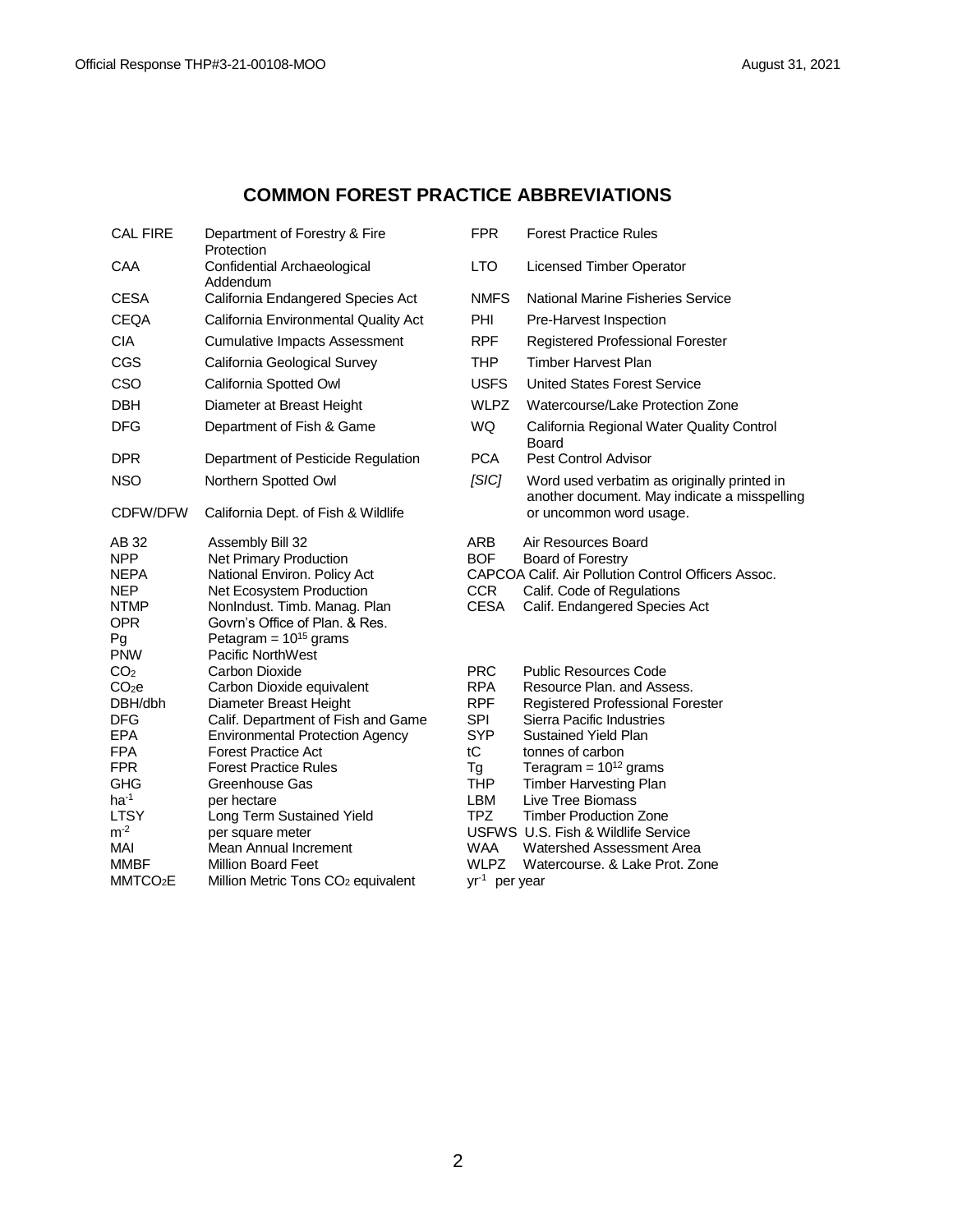## **NOTIFICATION PROCESS**

In order to notify the public of the proposed timber harvesting, and to ascertain whether there are any concerns with the plan, the following actions are automatically taken on each THP submitted to CAL FIRE:

- Notice of the timber operation is sent to all adjacent landowners if the boundary is within 300 feet of the proposed harvesting, (As per 14 CCR § 1032.7(e))
- Notice of the Plan is submitted to the county clerk for posting with the other environmental notices. (14 CCR § 1032.8(a))
- Notice of the plan is posted at the Department's local office and in Southern-Sierra office in Fresno. (14 CCR § 1032))
- Notice is posted with the Secretary for Resources in Sacramento. (14 CCR § 1032.8(c))
- Notice of the THP is sent to those organizations and individuals on the Department's current list for notification of the plans in the county. (14 CCR § 1032.9(b))
- A notice of the proposed timber operation is posted at a conspicuous location on the public road nearest the plan site. (14 CCR § 1032.7(g))

## **THP REVIEW PROCESS**

The laws and regulations that govern the timber harvesting plan (THP) review process are found in Statute law in the form of the Forest Practice Act which is contained in the Public Resources Code (PRC), and Administrative law in the rules of the Board of Forestry (rules) which are contained in the California Code of Regulations (CCR).

The rules are lengthy in scope and detail and provide explicit instructions for permissible and prohibited actions that govern the conduct of timber operations in the field. The major categories covered by the rules include:

\*THP contents and the THP review process

\*Silvicultural methods

\*Harvesting practices and erosion control

\*Site preparation

\*Watercourse and Lake Protection

\*Hazard Reduction

\*Fire Protection

\*Forest insect and disease protection practices

\*Logging roads and landing

When a THP is submitted to the California Department of Forestry and Fire Protection (CAL FIRE) a multidisciplinary review team conducts the first review team meeting to assess the THP. The review team normally consists of, but is not necessarily limited to, representatives of CAL FIRE, the Department of Fish and Game (DFW), and the Regional Water Quality Control Board (WQ). The California Geological Survey (CGS) also reviews THP's for indications of potential slope instability. The purpose of the first review team meeting is to assess the logging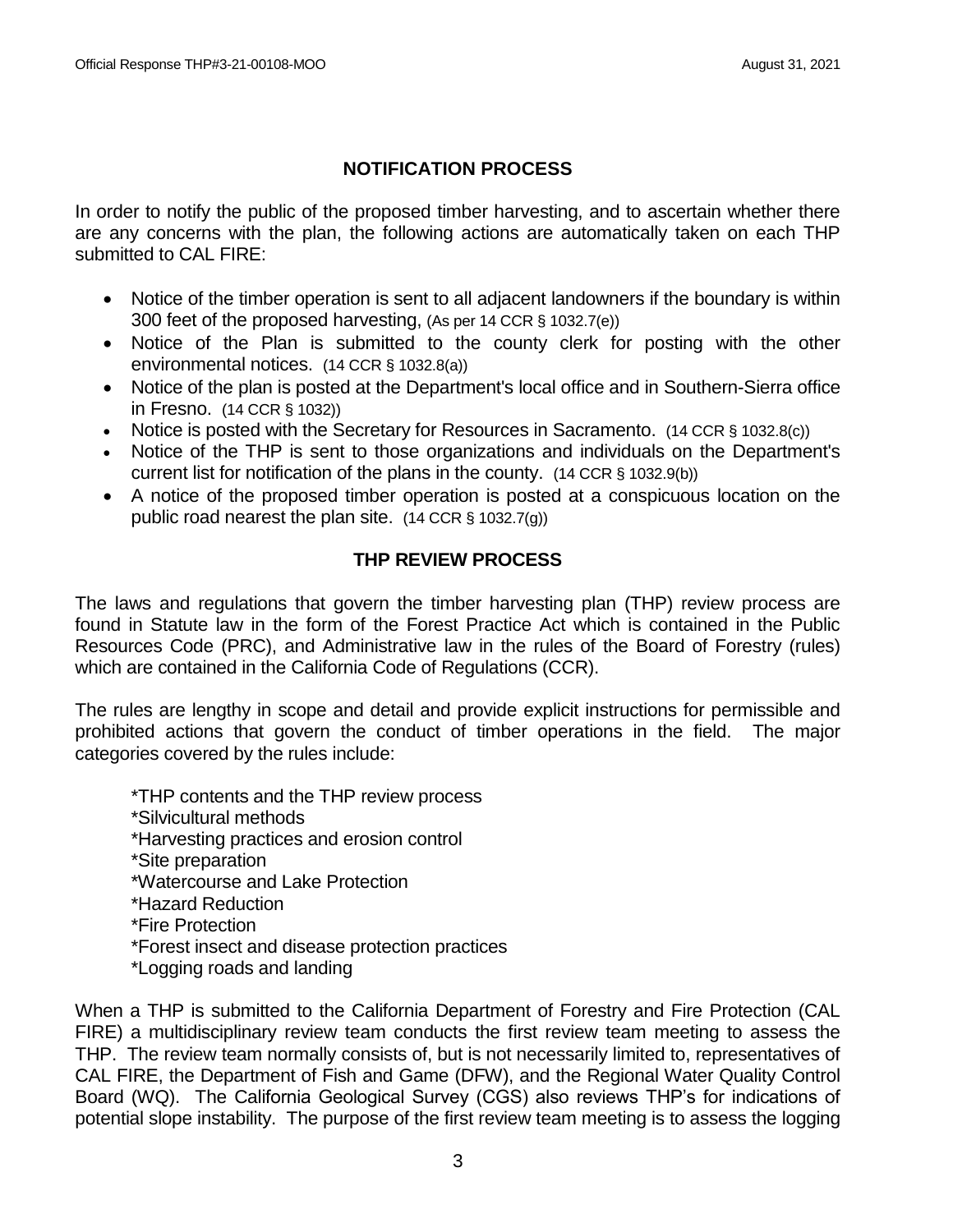plan and determine on a preliminary basis whether it conforms to the rules of the Board of Forestry. Additionally, questions are formulated which are to be answered by a field inspection team.

Next, a preharvest inspection (PHI) is normally conducted to examine the THP area and the logging plan. All review team members may attend, as well as other experts and agency personnel whom CAL FIRE may request. As a result of the PHI, additional recommendations may be formulated to provide greater environmental protection.

After a PHI, a second review team meeting is conducted to examine the field inspection reports and to finalize any additional recommendations or changes in the THP. The review team transmits these recommendations to the RPF, who must respond to each one. The director's representative considers public comment, the adequacy of the registered professional forester's (RPF's) response, and the recommendations of the review team chair before reaching a decision to approve or deny a THP. If a THP is approved, logging may commence. The THP is valid for up to five years, and may be extended under special circumstances for a maximum of 2 years more for a total of 7 years.

Before commencing operations, the plan submitter must notify CAL FIRE. During operations, CAL FIRE periodically inspects the logging area for THP and rule compliance. The number of the inspections will depend upon the plan size, duration, complexity, regeneration method, and the potential for impacts. The contents of the THP and the rules provide the criteria CAL FIRE inspectors use to determine compliance. While CAL FIRE cannot guarantee that a violation will not occur, it is CAL FIRE's policy to pursue vigorously the prompt and positive enforcement of the Forest Practice Act, the forest practice rules, related laws and regulations, and environmental protection measures applying to timber operations on the timberlands of the State. This enforcement policy is directed primarily at preventing and deterring forest practice violations, and secondarily at prompt and appropriate correction of violations when they occur.

The general means of enforcement of the Forest Practice Act, forest practice rules, and the other related regulations range from the use of violation notices which may require corrective actions, to criminal proceedings through the court system. Civil, administrative civil penalty, Timber operator licensing, and RPF licensing actions can also be taken.

THP review and assessment is based on the assumption that there will be no violations that will adversely affect water quality or watershed values significantly. Most forest practice violations are correctable and CAL FIRE's enforcement program seeks to assure correction. Where non-correctable violations occur, civil or criminal action may be taken against the offender. Depending on the outcome of the case and the court in which the case is heard, some sort of supplemental environmental corrective work may be required. This is intended to offset non-correctable adverse impacts. Once a THP is completed, a completion report must be submitted certifying that the area meets the requirements of the rules. CAL FIRE inspects the completed area to verify that all the rules have been followed including erosion control work.

Depending on the silvicultural system used, the stocking standards of the rules must be met immediately or in certain cases within five years. A stocking report must be filed to certify that the requirements have been met. If the stocking standards have not been met, the area must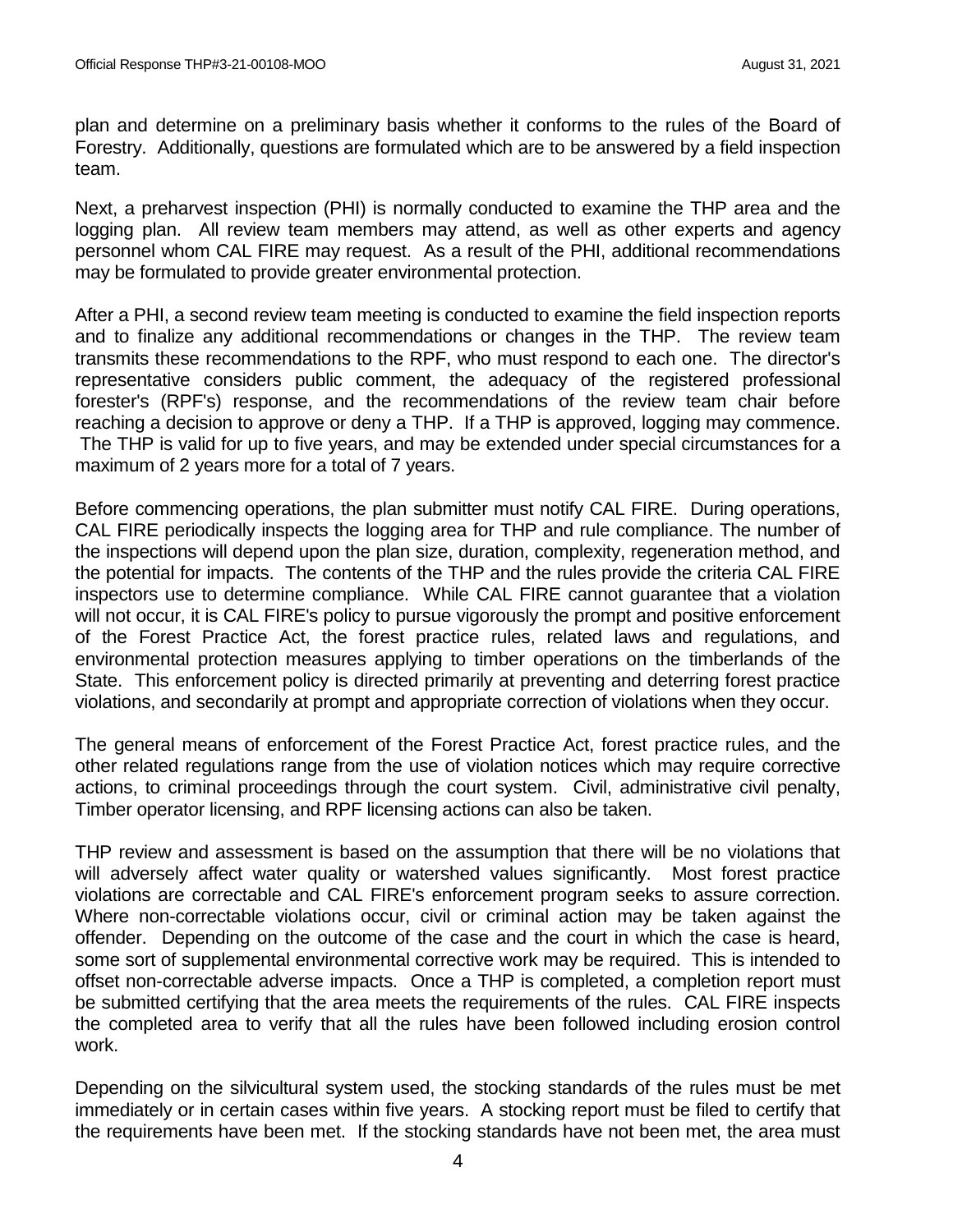be planted annually until it is restored. If the landowner fails to restock the land, CAL FIRE may hire a contractor to complete the work and seek recovery of the cost from the landowner.

**The following issues/concerns were raised during the public comment period and are addressed as follows:**

### **Concern #1: Dust Abatement, Air Quality and Noise**

**What will be done concerning noise abatement and air pollution/dust and debris during the harvesting? I live on the perimeter of The Parcel and would appreciate not breathing the harvest air pollution or hearing the high decibels of constant noise during the day of harvesting.** 

### **Response to Concern #1:**

The Timber Harvesting Plan includes measures to mitigate potential impacts from noise and air quality to less a less than significant impact.

Noise: The Town of Mammoth Lakes has a local ordinance which identifies restrictions associated with construction noise. The operations conducted under this THP are required to comply with all applicable Federal, State, and Local regulations. This includes the requirement to comply with the Town's noise ordinance. The Town's noise ordinance requires that all mobile and stationary internal-combustion-powered equipment are equipped with properly functioning exhaust silencers. Additionally, the THP incorporates mitigation measures from Town's 2016 Environmental Impact Report for the Land Use Element/Zoning Code Amendments and Mobility Element Update. The following mitigation measures are incorporated into the THP:

- TSMM 4.J-1.A Engine idling from construction equipment such as bulldozers and haul trucks shall be limited, to the extent feasible. (2016 Update EIR Mitigation Measure TSMM 4.J‐1.A)
- TSMM 4.J-1.B The construction staging areas shall be located as far as feasible from sensitive receptors. (2016 Update EIR Mitigation Measure TSMM 4.J‐1.B)
- TSMM 4.J‐1.C All construction activities shall comply with the Town's Noise Ordinance. (2016 Update EIR Mitigation Measure TSMM 4.J‐1.C)

Noise resulting from the removal of timber will be temporary in nature. With the compliance with the Town's noise ordinance and the implementation of the mitigation measures listed above, impacts from noise are mitigated to a less than significant impact.

Air Quality: The Town of Mammoth Lakes is located within the Great Basin Unified Air Pollution Control District (GBUAPCD). The operations conducted under this THP are required to comply with the rules and regulations required by GBUAPCD. Per the Infill Environmental Checklist on page 3-13 significant thresholds adopted by the Mojave Desert Air Quality Management District (MDAQMD) were used for the evaluation of this project. Page 120.1 of the THP includes the following discussion: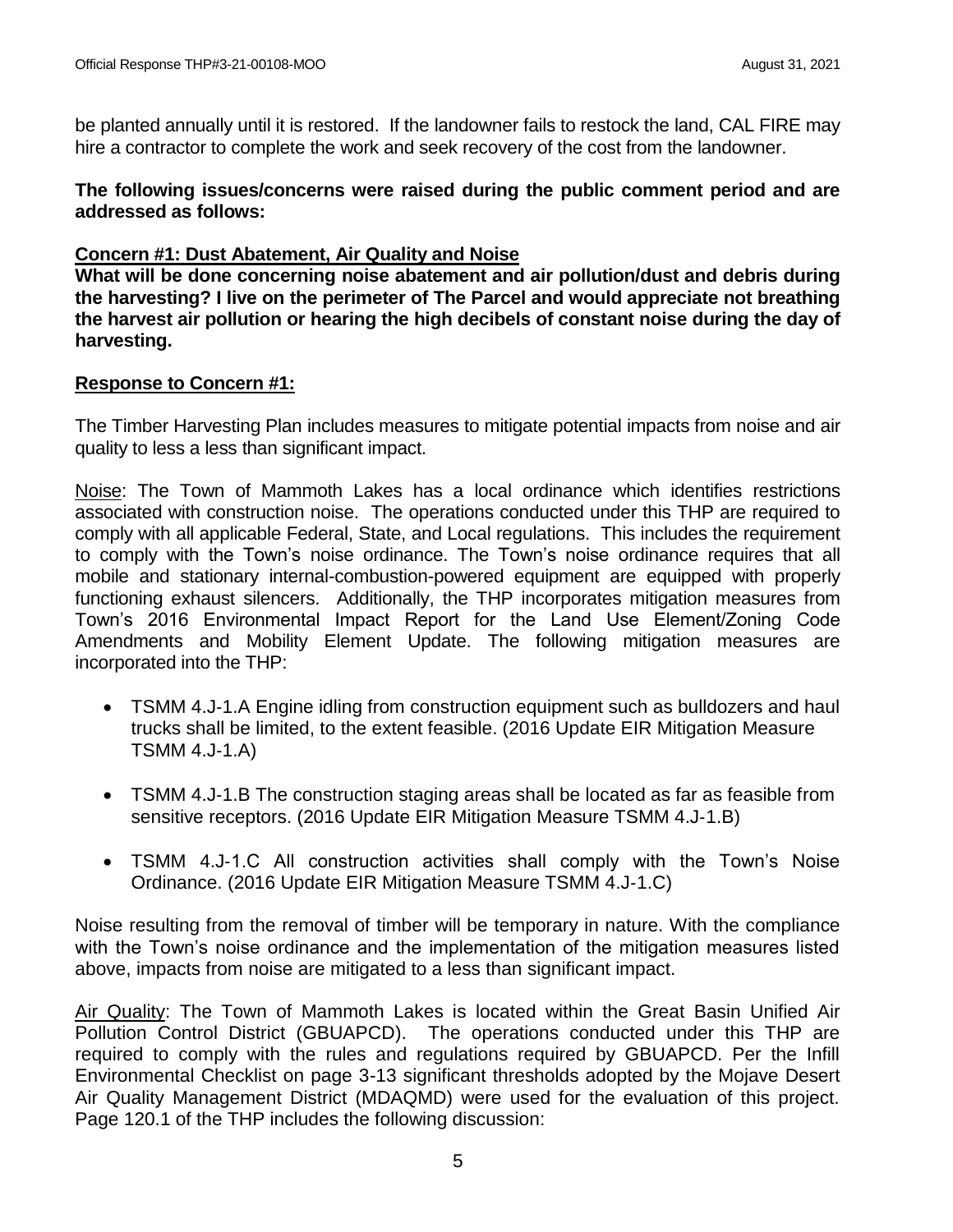"The proposed project's construction and operational emissions would not exceed the adopted Mojave Desert Air Quality Management District (MDAQMD) thresholds with implementation of the required GBUAPCD Rules and Regulations, consistent with the methodology highlighted in the 2016 Update EIR (i.e., the MDAQMD's regional thresholds of significance are used per guidance from the GBUAPCD). The project would not exceed the adopted MDAQMD thresholds with implementation of the required GBUAPCD Rule 401 and Rule 402. With compliance of the GBUAPCD Rules 401 and 402, the proposed project would have a less than significant short-term construction impact."

GBUAPCD Rule 401 Fugitive Dust, requires, "a person shall take reasonable precautions to prevent visible particulate matter from being airborne, under normal wind conditions, beyond the property from which the emission originates." Additionally, Rule 402 Nuisance, requires, "a person shall not discharge from any source whatsoever, such quantities of air contaminants or other materials which cause injury, detriment, nuisance or annoyance to any considerable number of persons or to the public or which endanger the comfort, repose, health or safety of any such persons or the public or which cause or have a natural tendency to cause injury or damage to business or property."

The California Forest Practice Rules also require measures to ensure excessive loss of road surface materials is prevented. Forest Practice Rule 14 CCR 963.7(c) requires that, "During Timber Operations, road running surfaces in the logging area shall be treated as necessary to prevent excessive loss of road surface materials by methods including, but not limited to, rocking, watering, paving, chemically treating, or installing commercial erosion control devices to manufacturer's specifications." A common practice for compliance that timber operators use is watering the road surface. Watering the road surface limits dust and reduces impacts to air quality. Page 69.1 from the THP includes the following mitigation measure, "Construction Offroad Equipment Mitigation – GBUAPCD Rule 401, haul roads will be paved and water will be applied 3 times a day."

The THP also includes a Winter Period Operating Plan which allows for limited timber operations to occur between November 15 and April 15. Operations which occur over snow or during hard frozen conditions will help with dust abatement.

As described on page 3-14 and shown in Table 2 of the Infill Environmental Checklist, "the project would not exceed the adopted MDAQMD thresholds with implementation of the required GBUAPCD Rule 401 and Rule 402…Thus, with compliance of the GBUAPCD Rules 401 and 402, the proposed project would have a less than significant short-term construction impact." With the compliance of GBUAPCD Rules 401 and 402 and the California Forest Practice Rules, significant impacts to air quality are not excepted.

# **SUMMARY AND CONCLUSIONS**

**The Department recognizes its responsibility** under the Forest Practice Act (FPA) and CEQA to determine whether environmental impacts will be significant and adverse. In the case of the management regime which is part of the THP, significant adverse impacts associated with the proposed application are not anticipated.